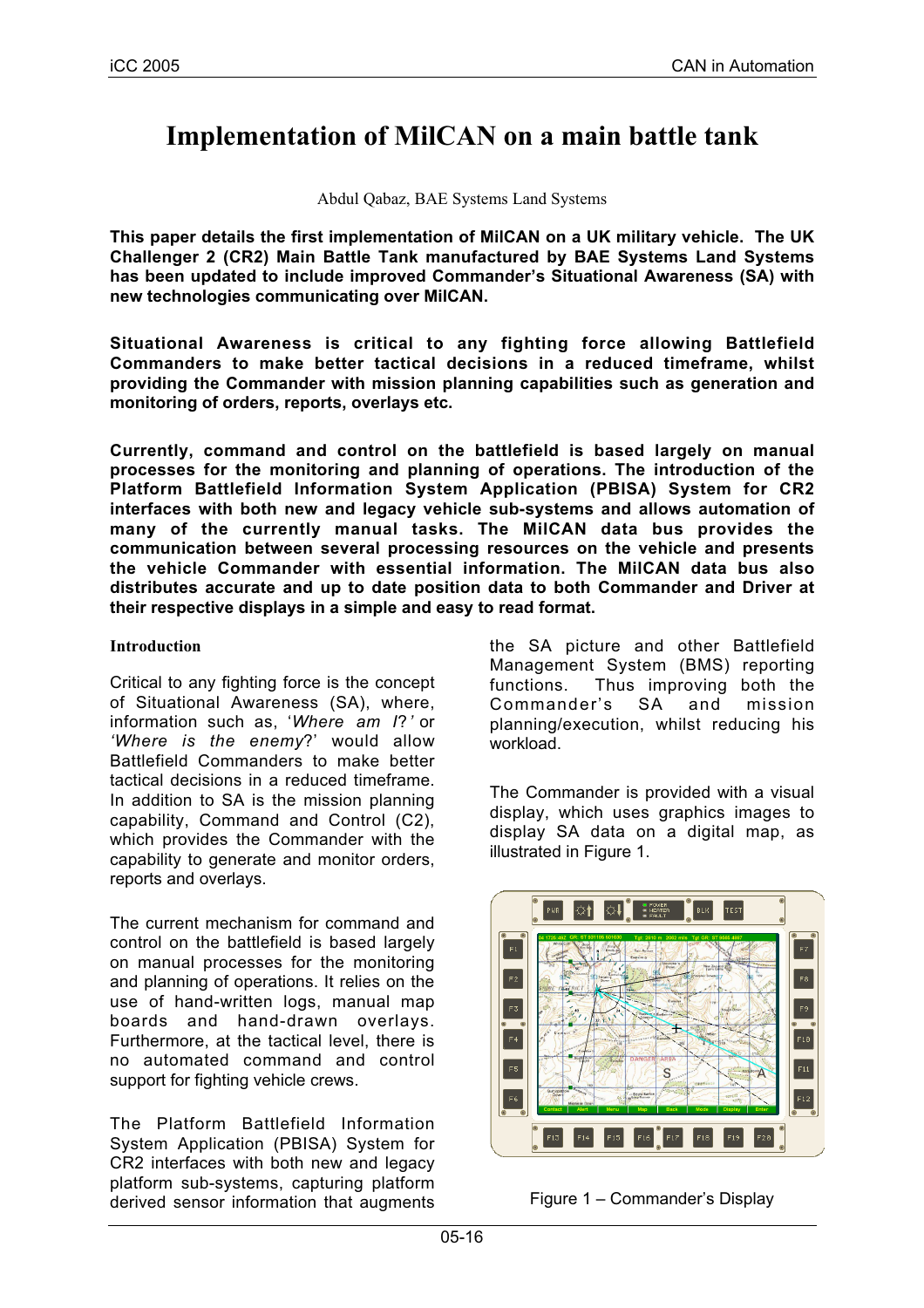The SA data displayed includes own vehicle position and bearing, positions of enemy/friendly objects and installations, and positions of other battlefield obstacles.

Assistance with the navigation of the vehicle is also provided via the driver's display. This includes automatic update of own vehicle position, route planning and waypoint entry, as well as automatic update and transmission of 'steer-to' and 'distance-to' for the driver, as seen in Figure 2.

The MilCAN data bus is used as the primary communication network for the PBISA system.



Figure 2 – Driver's Display

#### **The MilCAN Protocol**

MilCAN A uses the 29-bit, extended, identifier format defined in ISO 11898-1. As with any CANbus implementation, data is broadcast, and bits 0 to 7 of the identifier include the physical address of the device that actually transmits a frame, rather than a destination address. Thus enabling multiple remote nodes to determine where a message originated and distinguish between similar messages from different devices. The MilCAN A protocol also defines message type and a priority level using bits 26-28 of the frame identifier in order to allow the system designer to allocate priorities on a message specific basis as part of a latency guarantee within the deterministic message transmission protocol.

The MilCAN application layer adopts a segmented message assignment scheme and flexible deterministic protocol in order to accommodate both vehicle and

application dependent changes. The MilCAN 29-bit identifier is illustrated in Figure 3. Bits 28-26 define the priority of an individual message and therefore the priority of the associated data frame, as shown in Table 1. Bits 23-16 define the 256 message primary types and bits 15-8 the 256 message sub-types for each primary type.

Messages are grouped by means of their primary types e.g. Navigation, Power Management, Data acquisition etc. Efficient message allocation is vital, but it is important to recognise that when the initial allocation is made, the number of physical instances of that function can not be predicted. For example, consider a message designed to control a particular camera function. At the outset it is not known how many cameras will need to be supported, and indeed the number and location may vary from vehicle to vehicle. To support this requirement MilCAN defines a multi-instance addressing scheme that is independent of message type.

If applicable to a particular system function message, then the MilCAN A physical instance element is carried within one byte of the data payload rather than the source address field. MilCAN provides a network data flow structure to accommodate such real-time needs without requiring nontime-critical devices to incur the overhead of complicated time-slice transmission. Devices connected to a MilCAN network will vary greatly in their capabilities, hence support for deterministic message transmission must be provided by both sophisticated and simple devices.



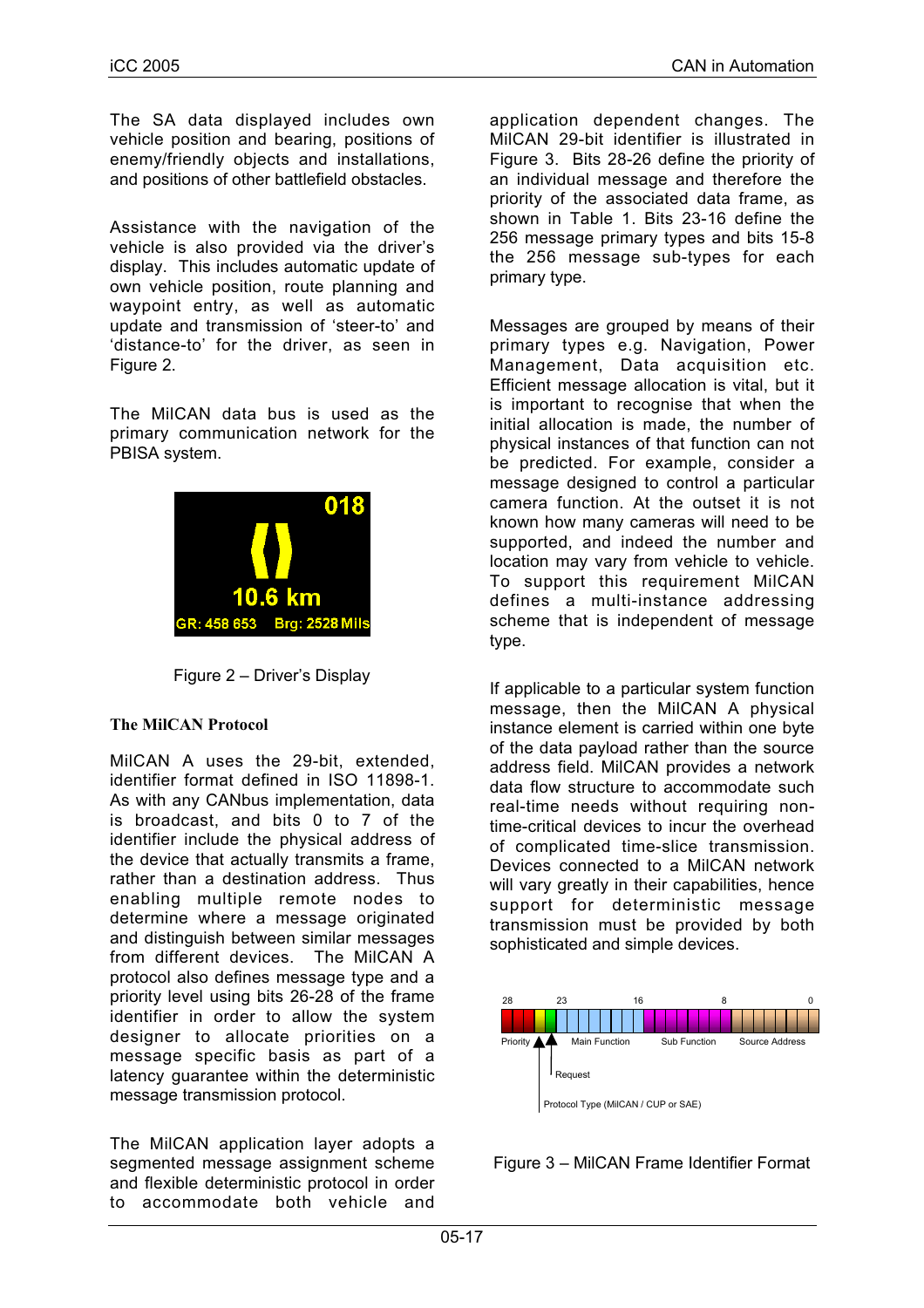MilCAN uses a prioritised bus access with bounded throughput protocol. This supports determinism for those devices that require it while providing sufficient flexibility for those devices that do not.

Put simply, a number of time unit levels are defined; each has a particular latency guarantee and individual nodes are only allowed to transmit one message of each type within their allocated period.

Assuming the largest possible data field (8 bytes), the CAN protocol guarantees the delivery of 15 messages within each Primary Time Unit (PTU). In an extreme case this could equate to 15 Level 1 messages. In practice each PTU is more likely to support some level 1 messages with the remainder of the 15 slots being spare or made up of a combination lower priority Level 2, Level 3 or Level 4 messages. I.e. Hard Real Time (HRT), where timing and latency are very critical to system performance; Soft Real Time (SRT), where timing is still important, but absolute latency is not critical and Non Real Time (NRT), where there is no latency requirement.

| <b>Priority</b> | <b>Latency Guarantee</b>                                               |  |  |  |  |
|-----------------|------------------------------------------------------------------------|--|--|--|--|
| (highest)       | Protocol Operation Messages<br>(e.g. SYNC) and low jitter<br>messages. |  |  |  |  |
| 1               | HRT Level 1 - 2ms at 1Mbit/s                                           |  |  |  |  |
| 2               | HRT Level 2 – 16ms at 1Mbit/s                                          |  |  |  |  |
| 3               | HRT Level 3 – 128ms at 1Mbit/s                                         |  |  |  |  |
| 4               | SRT Level 1 – 16ms at 1Mbit/s                                          |  |  |  |  |
| 5               | SRT Level 2 – 128ms at 1Mbit/s                                         |  |  |  |  |
| ิค              | SRT Level 3 - 2048ms at 1Mbit/s                                        |  |  |  |  |
| 7 (lowest)      | NRT - use any available space                                          |  |  |  |  |

Table 1 – Message Priority Assignment

This bus allocation method achieves a number of goals:

- Support for HRT, SRT and NRT messages.
- Support for both event driven and periodic messages.
- **EXEC** Limitation of the maximum trigger rate of each message to no more than one message per unit time in order to provide bus capacity for low priority messages.
- Support for the inclusion of a "sync" message once per unit time for those nodes which require it.
- **Support for fault recovery, jitter and** other errors in message trigger timing.

If a message's data payload exceeds eight bytes then it will have to be distributed across more than one CAN data frame, which, depending upon the nature of the data, can be handled in one of two ways. In order to guarantee delivery performance, time-critical or safety-critical data will normally be transmitted as a group of single frame messages each with unique function identifiers. If, however, the data is not critical, then it can be transmitted by means of a number of linked data frames. This is termed a multiframe message. A dedicated handler is required in order to manage individual frames within a multi-frame message and issue them to the data link layer. The mechanism makes use of the normal frame format but uses the first data byte of the payload to pass a code used to guarantee the chronology of the data. At the start of a multi-frame message this is set to 0, incrementing up to 249 with each succeeding frame. At 249 the leading data byte value rolls over to 1. A value of 250 is reserved to indicate the end of a multiframe message regardless of the number of individual frames.

Military vetronic architectures are normally comprised of multiple distributed real-time sub-systems, and as a result the communication protocol employed must support both determinism and coordination. MilCAN achieves this by employing one of the nodes as a Sync Frame message generator (or Sync Master). It is this sync generator which broadcasts a "sync frame" every PTU in order to provide a means by which nodes can co-ordinate actions.

Resilience is prerequisite to any military communications architecture, and since a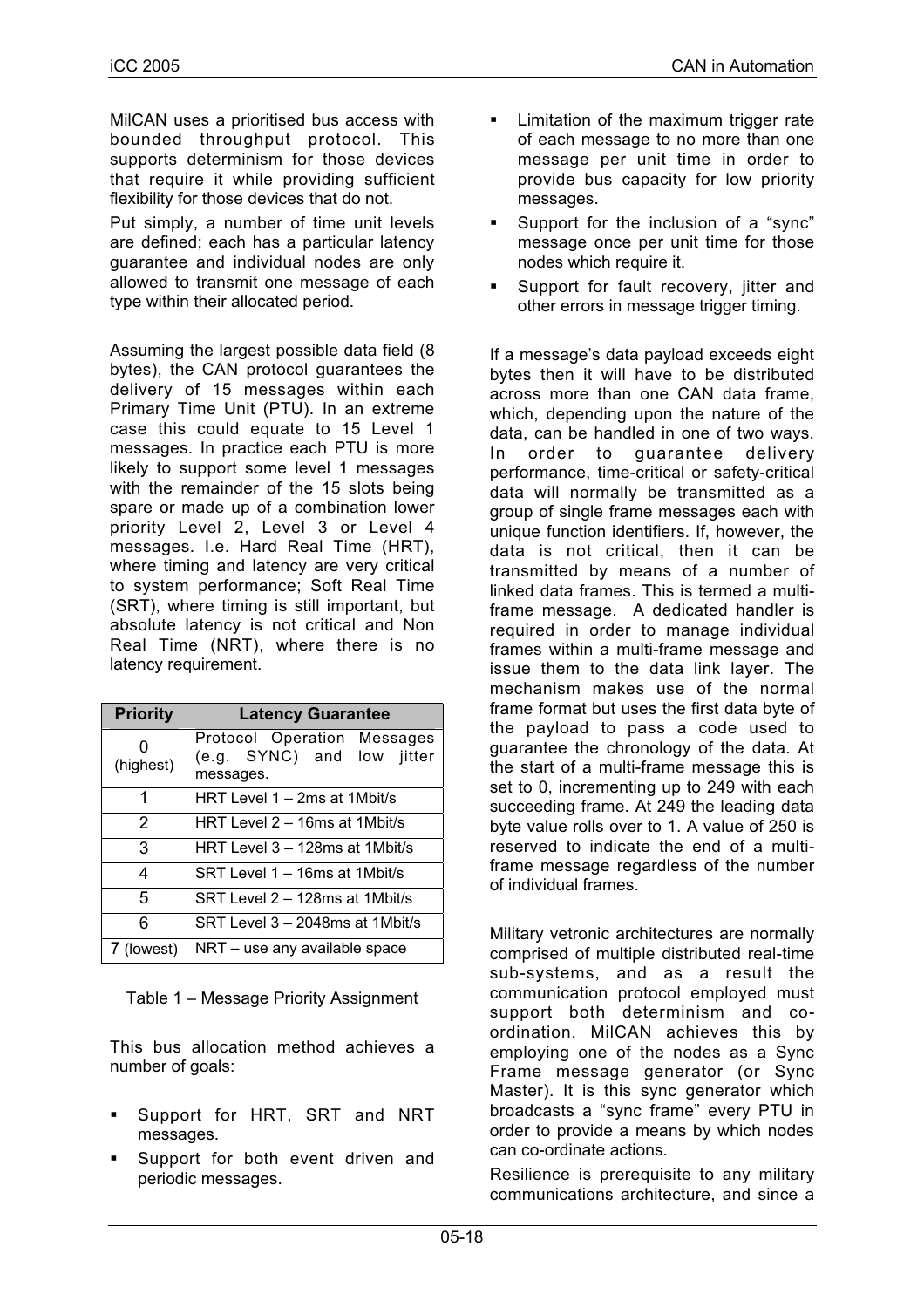single Sync Frame message generator makes the system vulnerable to its failure, MilCAN allows other nodes to assume this role in the event of a failure of the current Sync Master.

The generation of Sync Frame messages is the responsibility of the node that has won the arbitration for the role of Sync Master that takes place at system start up and in the event of a failure in the currently elected Sync Master. The arbitration process ensures that the potential Sync Master with the highest priority becomes the system Sync Master. If the Sync Master with the highest priority is nonfunctional then the next highest priority potential Sync Master will become the system Sync Master.

## **PBISA**

A crucial requirement of the PBISA system was the capability for future growth, since the CR2 has a service life of over 25 years, it will potentially have to be upgraded with new technologies/features during its life to maximise the use of emerging technologies and software developments.

The CR2 vehicle architecture was originally designed with growth in mind and as such already employs the Mil-Std 1553B dual redundant data bus, however, a more flexible and cheaper option was required.

With CANbus already well established in both the commercial automotive world and the process industry, it is now gaining widespread support in the defence community. Its robustness, reliability, cost effectiveness, and the large following from the semiconductor industry are some of the benefits offered by CAN bus networks. The need for deterministic communication between certain devices on the bus was to be the overriding factor in the selection of the CANbus solution. Furthermore, a solution that could support both cyclic and event driven messages would enable high communication performance to be

achieved at relatively low baud rates by reducing the bus loading to a minimum.

CANopen provides a mechanism that allows some level of determinism to message transfer. Permitting devices to operate either asynchronously or synchronously to the bus. However, synchronisation of devices works on a master/slave basis, where one node is allocated as a permanent sync master. The sync messages generated in CANopen are dummy messages that contain zero data in the payload, e.g. no sync message count. CANopen therefore only supports one master node and does not provide a mechanism for election of a new master in the event of a failure. In addition, CANopen is based on the 11-bit frame identifier and as such imposes significant restrictions on systems requiring large message sets.

The J1939 standard is based on the 29-bit frame identifier however it is not deterministic.

MilCAN A enhances the synchronisation capability provided by CANopen by operating on a multi-master basis. With MilCAN A, multiple master nodes arbitrate for the right to generate the master sync message. This method provides a level of redundancy to the system that ensures that a new master is elected after the failure of the current sync master is detected. In addition to this, MilCAN A further time-slices the sync message by providing a count in the data payload that identifies the sync slot number (range 0 to 1023). This mechanism facilitates the scheduling of message transfers.

The PBISA system is a distributed realtime system that requires certain messages to be delivered between devices with predictable performance, e.g. own vehicle position (every 500ms), alive status (every 1s). To guarantee message delivery to meet maximum latency requirements the selected solution had to provide some mechanism for deterministic communication. Since MilCAN was an Open protocol and based on standard, low cost CAN hardware, it was investigated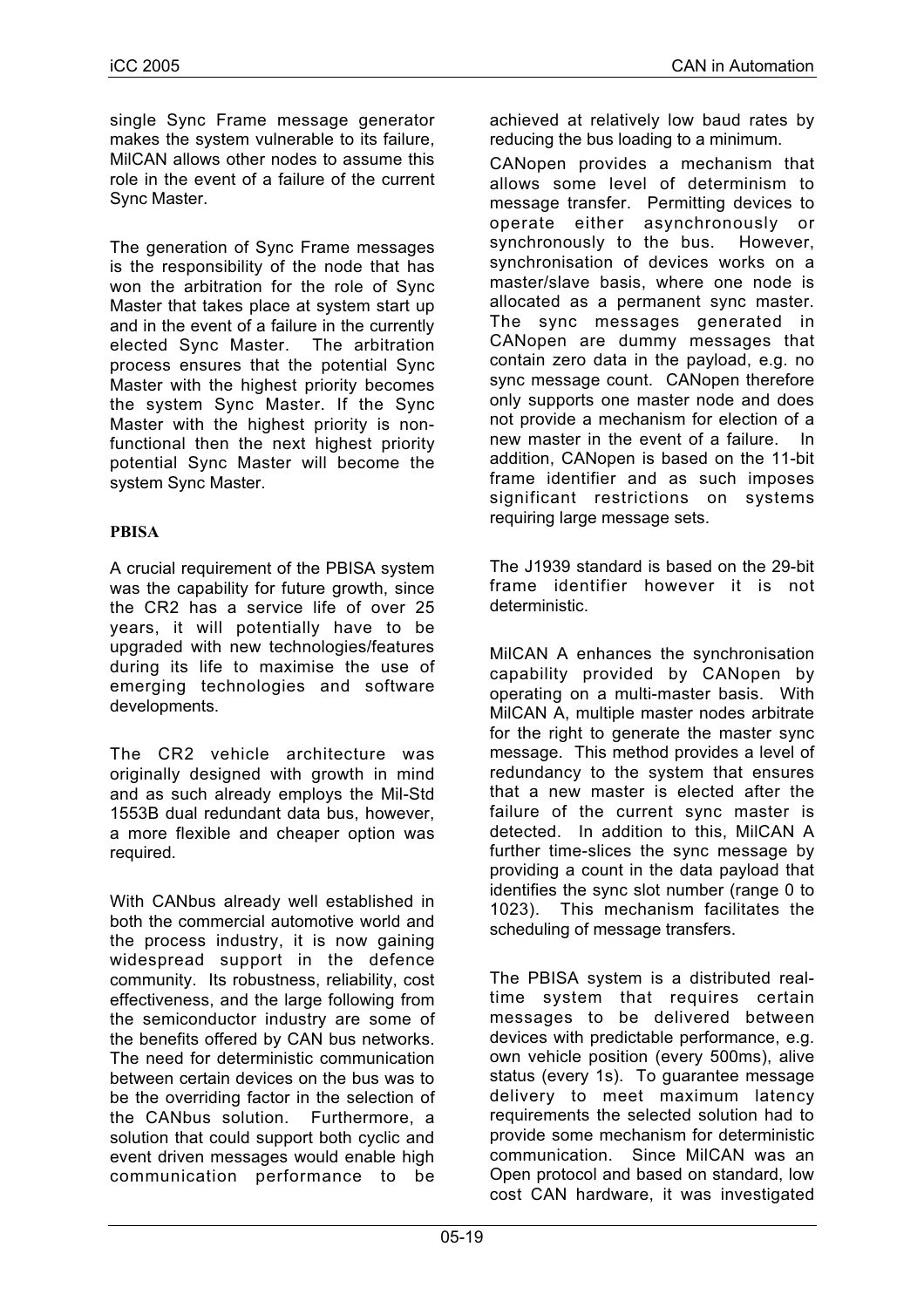and proposed as the medium to be used to enable the PBISA solution.

The architecture of the system was strongly influenced by the physical characteristics of the vehicle. The system required Line Replaceable Units (LRUs) to be located in both the turret and the hull, primarily due to the fact that information had to be passed between the Commander's and Driver's stations. Although the severe space constraints within the turret also led to this decision.

The PBISA system shown in Figure 4 features two computing platforms working together to optimise the integration into the vehicle. The PBISA Processor Unit (PBPU) provides moving map and situational awareness data to the vehicle Commander, whilst the PBISA Digitisation Processor Unit (PDPU) processes navigation system and weapon system information in real-time and passes this data to the PBPU. It provides co-ordinate conversion calculations for tasks such as far target locations, assisted lay, automatic waypoint switching and other vehicle specific functions. The PDPU also acts as a firewall between PBISA and the realtime Challenger 2 weapons system.

The PDPU allows accurate positional and heading data to be combined with weapon system sensor information and passed over the MilCAN bus. This data is then displayed at the Commander's display showing information from both the PBPU and the PDPU battle management data and vehicle level systems data.

The Inertial Reference Unit (IRU) passes navigation data to the Driver's display. The driver uses this information as an aide to reaching the designated waypoint with minimum intervention from the vehicle **Commander** 

The Driver's display depicts the current waypoint number, own vehicle position (as a 6 figure grid reference), distance to waypoint in Km, bearing to waypoint (relative to North) and 'steer to' as a number of arrows graduated to appear left or right depending on the amount of steer required.

To allow the PBISA system to be utilised whilst static and on the move, a number of Man Machine Interface (MMI) mechanisms are available i.e. a pointing device, 20 fixed function keys and a stowed keyboard to enter free text whilst the vehicle is stationary.



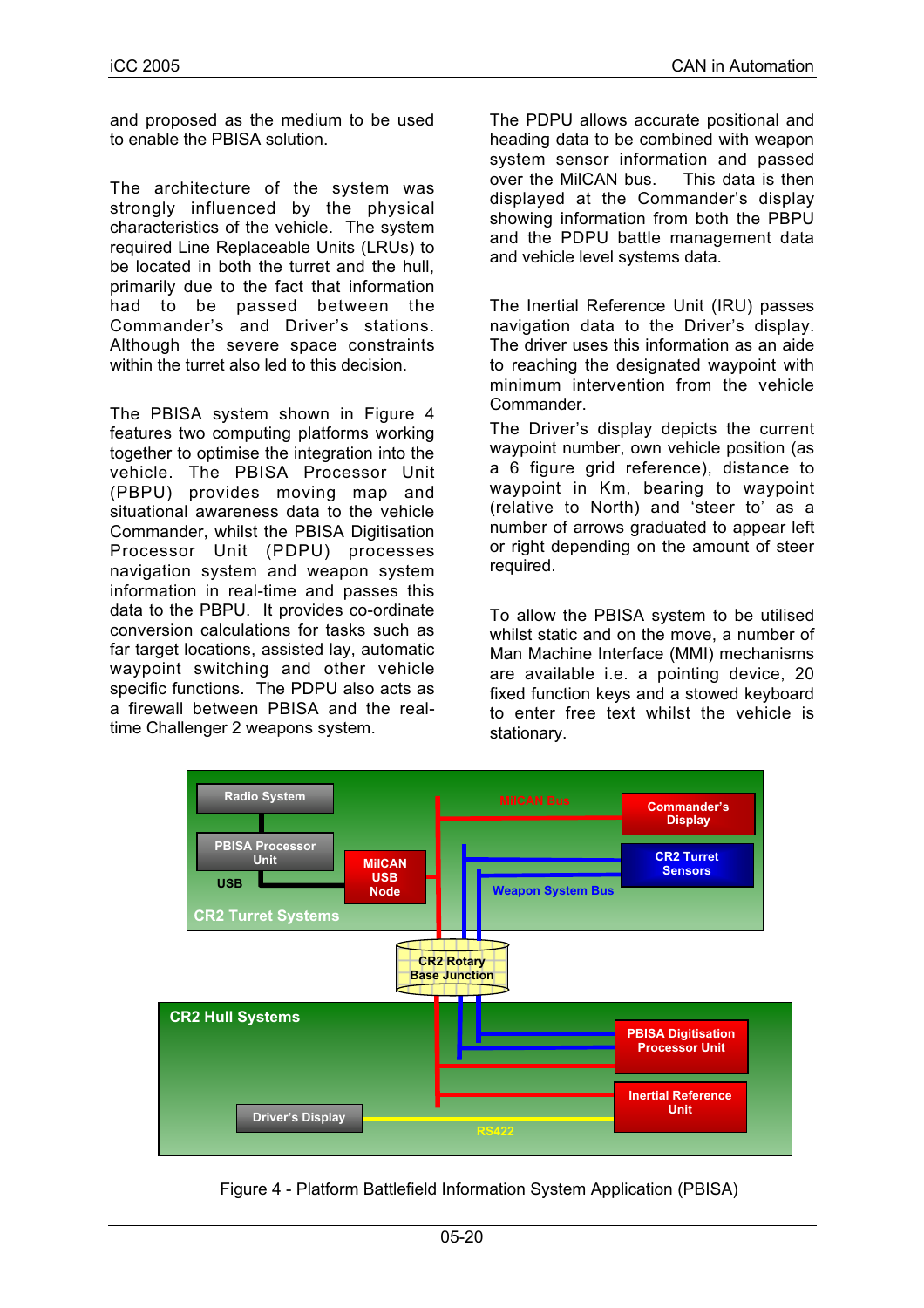#### **PBISA Digitisation Bus Protocol**

The digitisation bus is based on the MilCAN A protocol and supports both periodic and event driven messages. If messages are inherently point-to-point they are still treated as broadcast messages with a single recipient. For event driven messages requiring acknowledgement, this is achieved in the application layer either directly or by inference.

Synchronous messages are used wherever possible as this provides low latency low loading risk for the bus. Large event driven data messages were avoided, however, where they were necessary, e.g. waypoint upload/ download, attention was given to prevent short-term bus overload. Some typical PBISA messages are identified in Table 2.

All devices connected to the bus transmit an Alive message to enable the system to determine the respective node's functional state i.e. healthy/unhealthy.

The bus operates at 250kbps to allow compatibility with J1939 nodes.

#### **PBISA Modes of operation**

When powered on, devices connected to the PBISA bus can be in either one of three modes of operation as illustrated in Figure 5.

Pre-Operational Mode – Following the application of power, a reset, loss of Sync Frames or upon exiting the system configuration mode, devices connected to the PBISA bus automatically enter this mode. In this mode of operation message transmission is restricted to Sync Frame and enter/exit configuration mode messages only. Having entered preoperational mode, devices designated as potential Sync Masters arbitrate for the role of Sync Master.

Once devices have entered preoperational mode, they remain in this mode until they have received a valid Sync Frame message or a valid enter system

configuration mode message sequence. Following receipt of a valid Sync Frame, all devices enter the operational mode and start normal message transmission. Following receipt of a valid enter system configuration mode message sequence, all devices enter the system configuration mode.

Operational Mode – Devices suspend preoperational mode and enter operational mode following receipt of a valid Sync Frame. In operational mode, normal message transmission is allowed.



Figure 5 – Modes of Operation

All devices suspend operational mode and enter pre-operational mode following a reset or in the event that Sync Frame messages cease to be generated on the PBISA bus within 8 PTUs of the last received Sync Frame.

System Configuration Mode – All devices suspend pre-operational mode and enter system configuration mode on request by a Configuration Master Node. Whilst in system configuration mode, devices only respond to system configuration mode messages.

System configuration mode is invoked by the Configuration Master Node, attached to the bus, transmitting a sequence of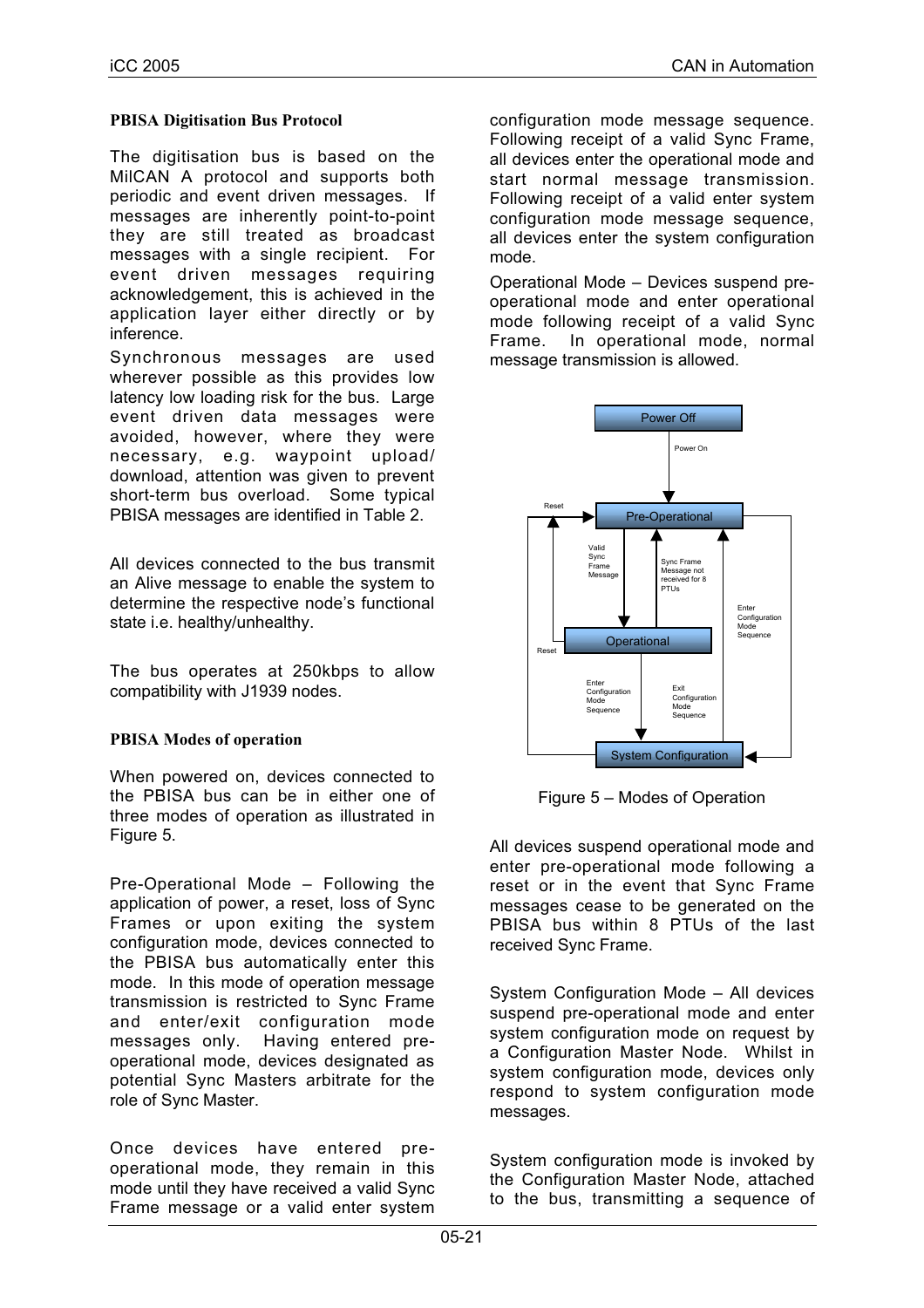three messages with the same ID but with a different defined payload for each message. On receipt of the correct sequence of messages all devices attached to the bus suspend operational mode and enter system configuration mode.

In system configuration mode the Configuration Master Node continuously transmits the enter system configuration mode message sequence at the system Primary Time Unit (PTU) rate. Ensuring that any devices that come on-line when the bus is in system configuration mode also enter into system configuration mode.

#### **Design and Implementation**

The PBISA software was written in Tornado C and ran under the VxWorks Real Time Operating System (RTOS).

A structured design methodology was adopted using Select Yourdon. Detailed functional models of the system were developed defining data flow diagrams and state transitional diagrams to model dynamic behaviour.

CAN bus operation was monitored using the CANoe CAN bus development software.

During development, software based emulators were used to simulate the operation of the PBISA systems and subsystems.

#### **Results**

Figure 6 shows the loading of the bus over time. When the system is first initialised the bus loading is relatively high (20%), after five seconds, it goes down to a 9% average.



Figure 6 – PBISA Bus Loading

| <b>Message</b>                                      | Content                                                                                                                                                                                                   | <b>Message</b><br>Group | <b>Type</b> | <b>Nominal</b><br>Freq. | <b>Bytes</b>   |
|-----------------------------------------------------|-----------------------------------------------------------------------------------------------------------------------------------------------------------------------------------------------------------|-------------------------|-------------|-------------------------|----------------|
| Sync Frame                                          | Sync counter                                                                                                                                                                                              | System<br>Management    | Periodic    | 15.625ms                | $\overline{2}$ |
| <b>Target Location</b><br>Report                    | Target location (range source, target latitude,<br>longitude and altitude, raw range and bearing)                                                                                                         | <b>STA</b>              | Fvent       |                         | 15             |
| Commanders<br><b>Primary Sight</b><br>Field of View | Magnification and orientation of Commanders<br>primary sight                                                                                                                                              | <b>STA</b>              | Periodic    | 500ms                   | 3              |
| <b>PBISA Assisted</b><br>Lay                        | Target location to enable<br>alignment<br>of<br>Commanders primary sight (target latitude,<br>longitude and altitude)                                                                                     | <b>STA</b>              | Event       |                         | 11             |
| Own Vehicle<br>Latitude and<br>Longitude            | Own vehicle position (latitude and longitude)                                                                                                                                                             | Navigation              | Periodic    | 500 <sub>ms</sub>       | 8              |
| Route Download                                      | Download route with a maximum of 20 waypoints<br>(route number, route name, number of waypoints<br>in route, current waypoint number, waypoint data<br>(number, name, grid position, proximity boundary)) | Navigation              | Event       |                         | 664<br>(max)   |
| Ammunition<br><b>Status</b>                         | CR2 ammunition state                                                                                                                                                                                      | Comms/BMS               | Periodic    | 500 <sub>ms</sub>       | 7              |
| PBISA 'Alive'<br><b>Status</b>                      | P-BISA healthy/not healthy status                                                                                                                                                                         | Diagnostics             | Periodic    | 1s                      | 1              |
| <b>CCS Display</b><br><b>Key Status</b>             | CCS display mode and key state                                                                                                                                                                            | Generic MMI             | Periodic    | 62.5ms                  | 7              |

Table 2 – Typical PBISA Messages